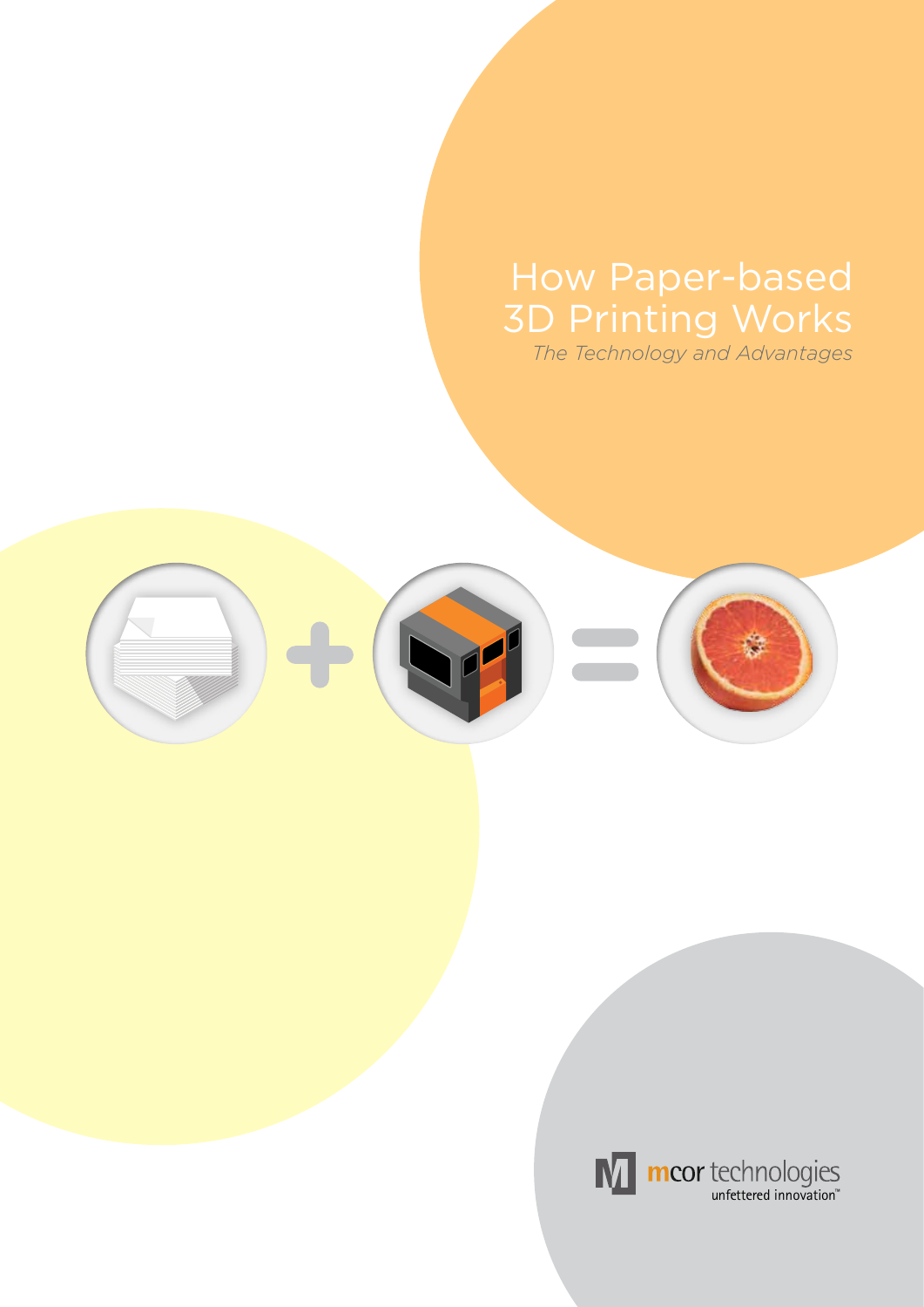### Introduction

**3D** printers have been with us for decades, routinely turning 3D computer designs into detailed physical objects for product design, education, architecture, healthcare, mapping, historic preservation and other applications. These devices create models in a range of materials, including plastic, plaster, photopolymers, metal and sometimes even food. Each of these materials brings inherent advantages and disadvantages, depending upon your application. There's one more to consider: paper.

Selective Deposition Lamination (SDL) or paper 3D printing was invented by Dr. Conor and Fintan MacCormack in 2003. Dr. MacCormack first discovered 3D printing in 1986, when he was a secondary student in Ireland watching a BBC special. The technology captured his imagination in the same way that motorbikes, rockets, computers and space travel already had. He initially saw the technology in person when he was earning his doctorate degree at Trinity College. Unfortunately, the school's 3D printer was only a tease: because of the high cost of the material, only one or two students could print a model at the end of the year, defeating the whole purpose of having the technology. When he started working with Airbus as an engineer, he had ample access to a 3D printer – access he knew most students and engineers were denied. It just wasn't right.

Although 3D printer prices were declining, the cost of their materials was soaring. So Dr. MacCormack and his older brother, Fintan, a qualified aircraft mechanic and electrical engineer, set out to invent a 3D printer with an operating cost so low that the technology would be accessible to everyone. It was also important to make the printer robust enough for serious use in commercial settings, yet easy to use and without the toxic chemicals on which so many 3D printers rely.

That vision has become a reality in the company the MacCormacks co-founded, Mcor Technologies, which



*Fintan and Conor MacCormack, Co-founders of Mcor Technologies.*

manufactures monochrome and full-colour 3D printers that cost a fraction of any other 3D printing technology. The key reason? While most technologies build models from expensive plastic or chemically infused powder, Mcor 3D printers use ordinary, affordable and ubiquitous office paper as the build material.

SDL is not to be confused with the old laminated object manufacturing (LOM) technology. LOM used a laser, laminated paper and glue, so *everything* was glued together, including the support material around the model. Excavating the model was an ordeal, often resulting in 3D part breakage. Mcor uses a blade for the cutting and the 3D printer selectively deposits the adhesive only where it's needed.

This white paper will explain how a paper-based 3D printer creates a physical 3D model using the SDL process, and will document the unique attributes of an Mcor 3D printer that deliver on the MacCormacks' vision.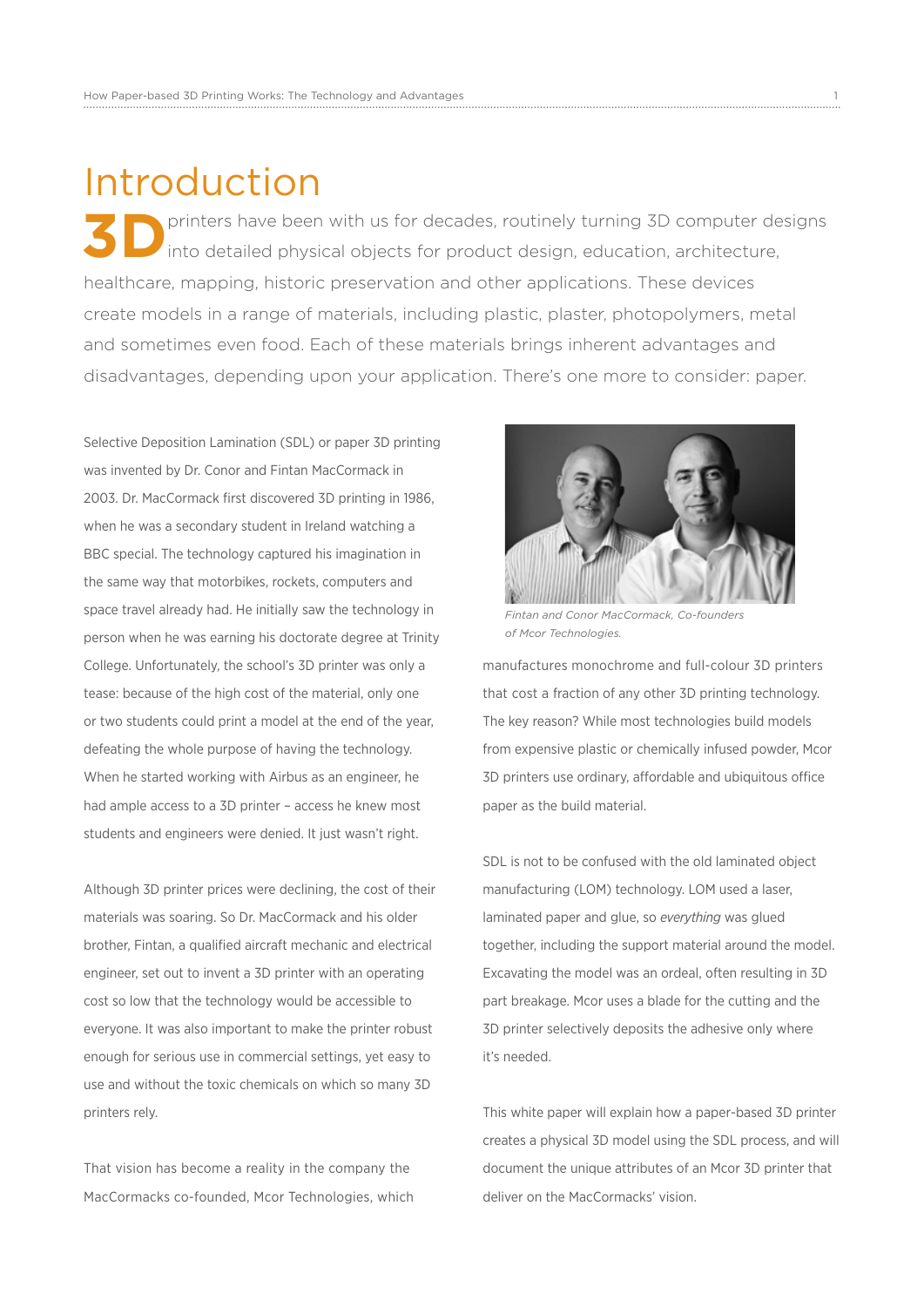# Selective Deposition Lamination (SDL)

#### **Generating the Digital File**

3D printing starts with a 3D data file. Mcor 3D printers support the universal industry standard file format for 3D product designs, STL, as well as OBJ and VRML (for colour 3D printing). All mainstream 3D computer-aided design (CAD) software products, including free programs such as SketchUp, produce STL files. Completed designs offered for download are typically presented in STL, as are files produced by scanning a physical object.

Mcor 3D printers include control software, called SliceIT. *(Fig. 1)* SliceIT reads the digital data and slices the computer model into printable layers equivalent in thickness to the paper. The software also enables you to position the part, or several parts, within the 3D printer's build chamber. SliceIT works on any standard PC running 64bit Windows (2000, XP, Vista or Windows 7) with a dedicated Ethernet card (speed of 10/100 or better) connected directly to the 3D printer.

The IRIS also comes with an additional piece of software, called ColourIT which is used in conjunction with SliceIT to apply colour to the 3D digital files. *(Fig. 2)* ColourIT can open numerous file formats: STL, WRL, OBJ, 3DS, FBX, DAE and PLY. Once the file is within ColourIT it can be checked for integrity to ensure it's a waterproof manifold, however the main function of ColourIT is to apply colours to the digital files prior to slicing in SliceIT.

Once the colour has been applied, the model is exported as an WRL file which is then imported into SliceIT for preparation for building.



*Fig. 1 Mcor's SliceIT software reads the digital data and slices the computer model into printable layers equivalent in thickness to the paper. Compatible file formats are STL, OBJ and VRML.*



*Fig. 2 ColourIT applies colour to the 3D digital files prior to slicing in SliceIT.*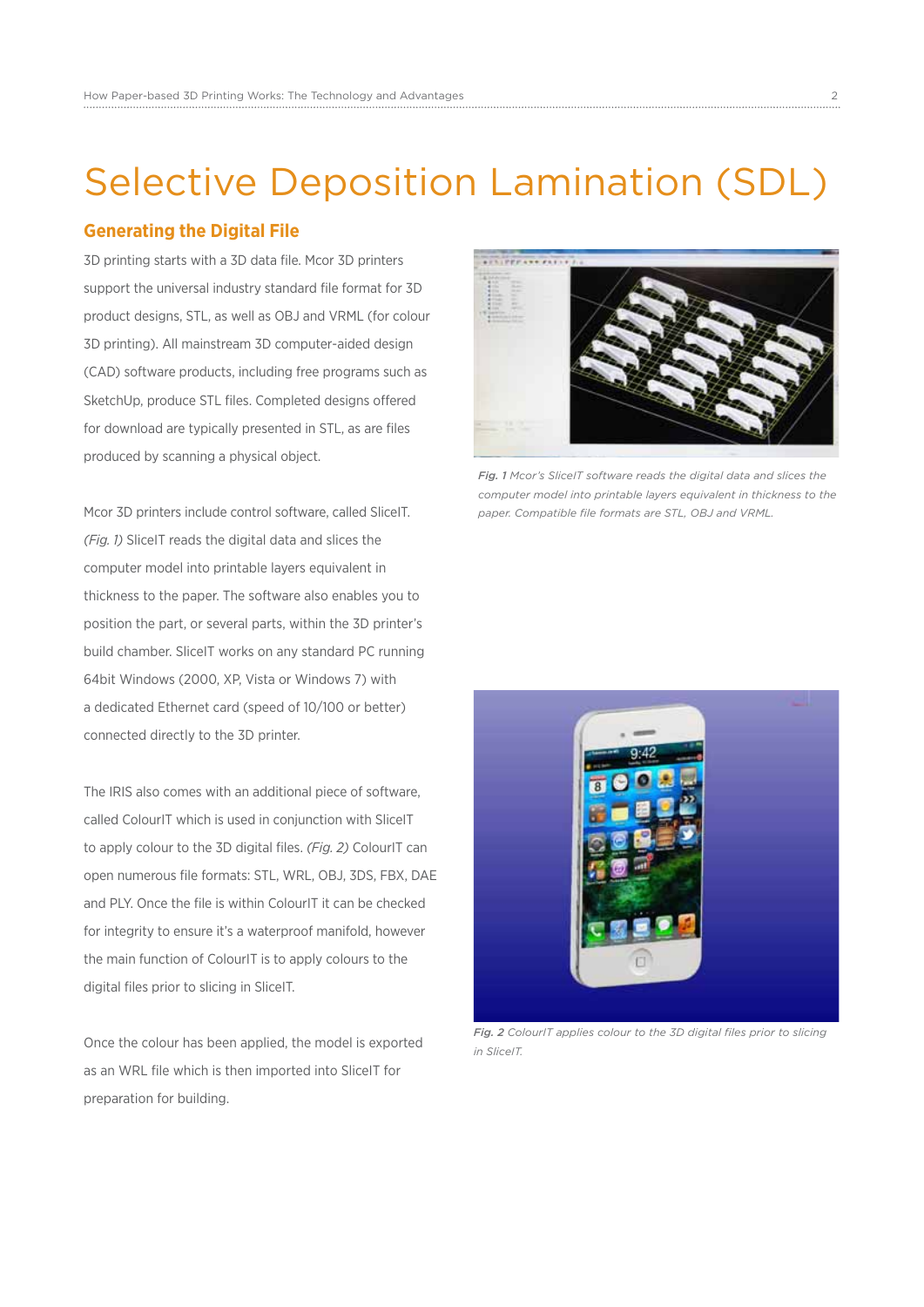#### **Printing the Object**

The first sheet is manually attached to the build plate. The placement of the first sheet is not important, as the first couple of pages are attached as a base layer before the actual part cutting begins. *(Fig. 3.1)*

Once the blade depth and the adhesive levels are correct, the doors are closed and the machine is ready to accept data from SliceIT.

From the PC and within SliceIT, the user selects print and the 3D printer starts to make the part.

The first thing that happens is that a layer of adhesive is applied on top of the first manually-placed sheet. The adhesive is applied selectively – hence the name SDL – "Selective." This means that a much higher density of adhesive is deposited in the area that will become the part, and a much lower density of adhesive is applied in the surrounding area that will serve as the support. *(Fig. 3.2)*

A new sheet of paper is fed into the printer from the paper feed mechanism and placed precisely on top of the freshly applied adhesive. The build plate is moved up to a heat plate and pressure is applied. This pressure ensures a positive bond between the two sheets of paper. *(Fig. 3.3)*

When the build plate returns to the build height, an adjustable Tungsten carbide blade cuts one sheet of paper at a time, tracing the object outline to create the edges of the part. *(Fig. 3.4)*

When this cutting sequence is complete, the machine starts to deposit the next layer of adhesive and the whole process continues until all the sheets of paper are stuck together and cut and the model is finished. After the last layer is complete, the part can be removed from the build chamber. *(Fig. 3.5)*

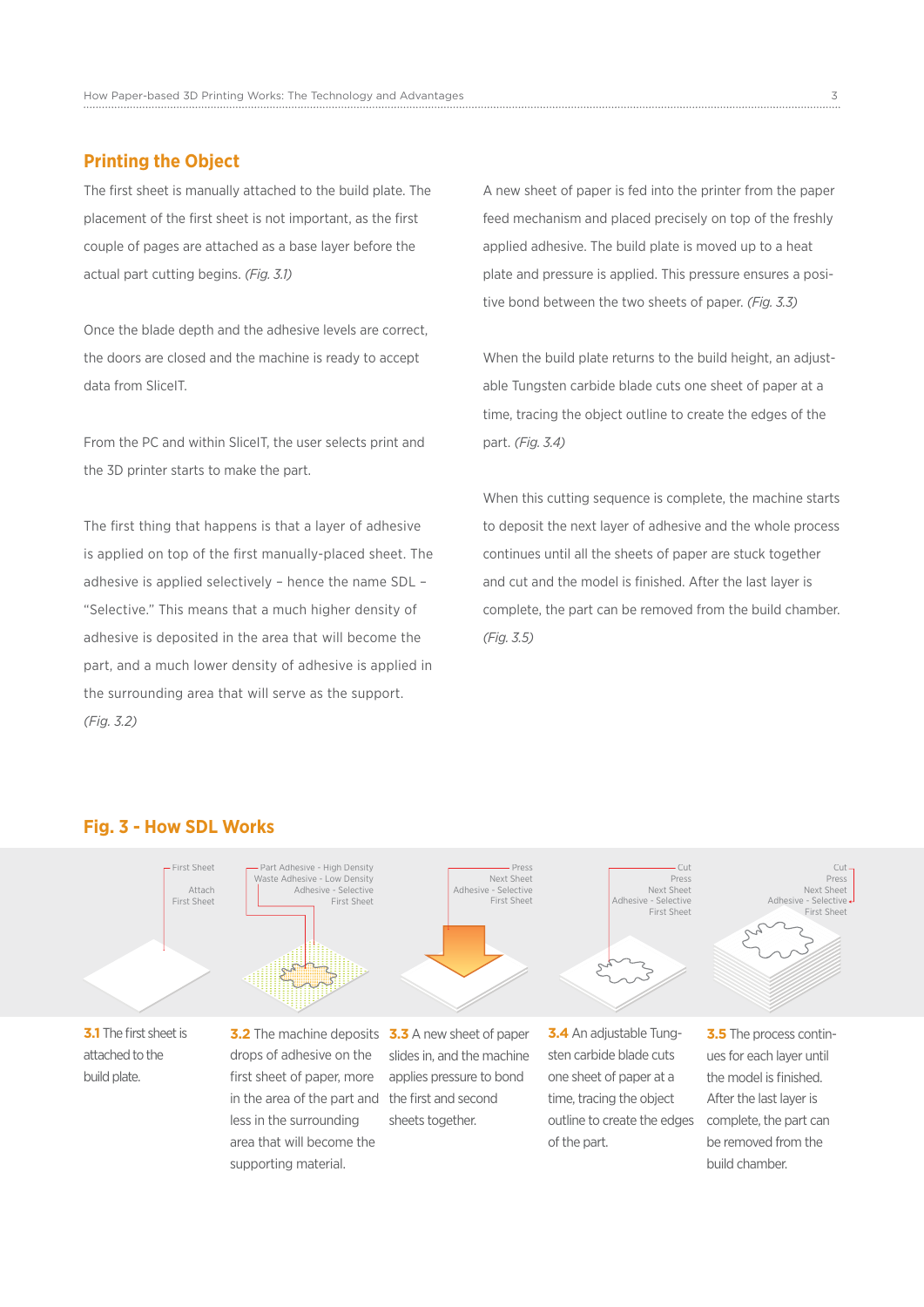#### **Weeding the Object**

The main benefit of the SDL process becomes evident when the removal of the waste occurs. This process is called "weeding." Because the adhesive is applied selectively, there is a greater bond between the layers of paper which constitute the model and less bond between the layers making the support material. Also, to aid ease of weeding, the support material is "diced" so that small portions of support material can be removed to ensure that delicate 3D models survive. *(Fig. 4)*

Unlike other technologies, Mcor 3D printers do not require dipping of parts in toxic chemicals or sharp instruments to remove support structures, vacuuming powder, or infiltration. An Mcor model will not crumble or shatter. It emerges from the 3D printer as a tough, durable model. *(Fig. 5)* When you consider that it's made of tightly compressed sheets of paper, it essentially is reconstituted wood. As such, it generates a warm, tactile response that is uniquely pleasing to the touch.

If you want to make parts that can be drilled, threaded, tapped or water resistant, you can give them a quick dip and they're ready to go. The model will also accept a variety of optional common finishes to suit your application needs.



*Fig. 4 Quickly and easily peel the supporting paper away from the part. This can be accomplished with your hands and ordinary tweezers; no need for chemicals. The head model emerges.*



*Fig. 5 An Mcor model emerges from the 3D printer as a tough, durable model; no need for infiltration.*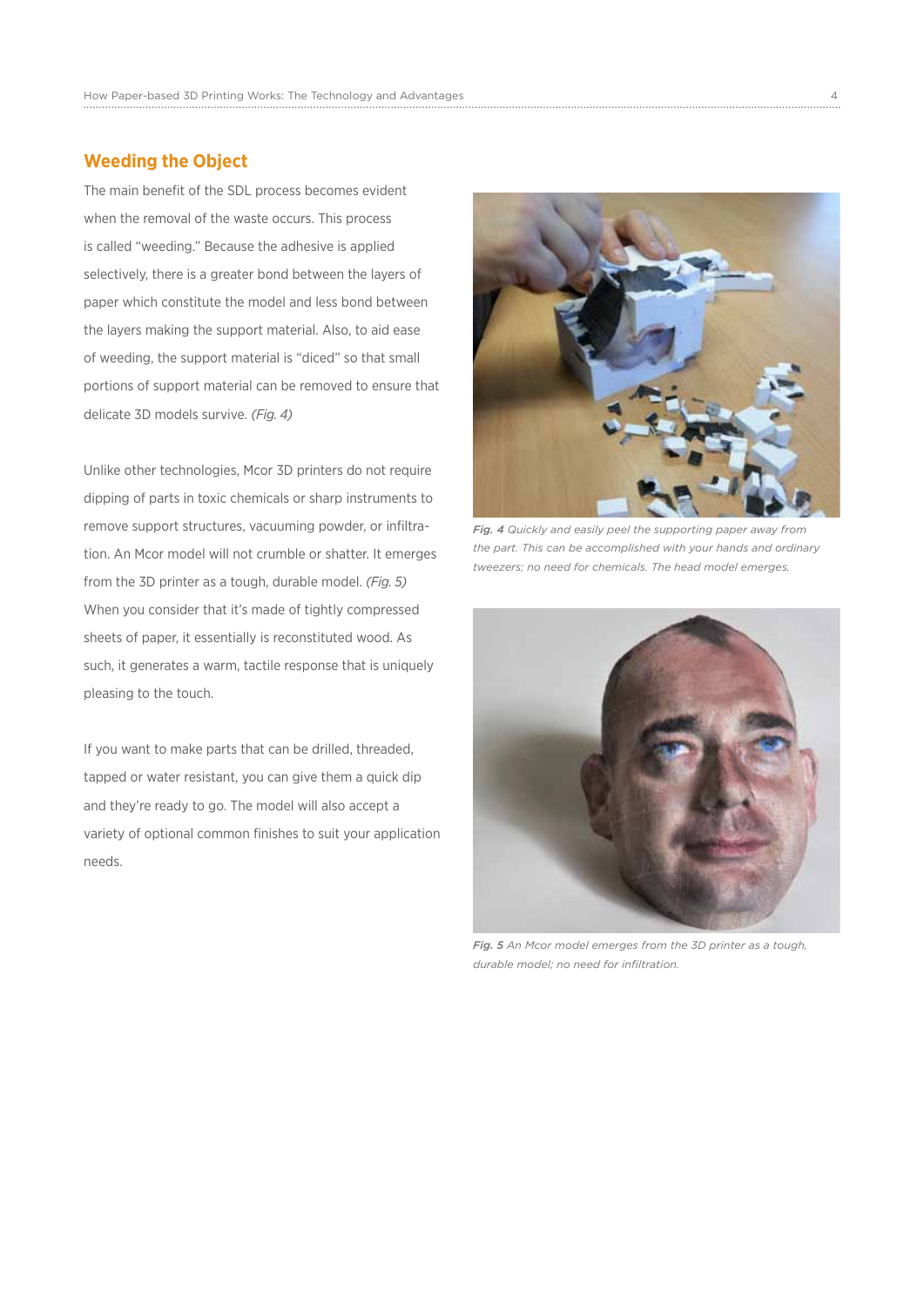#### **Colour Printing**

If you're using the Mcor IRIS full-colour 3D printer, there's one more step. Before any cutting, the Mcor IRIS pre-prints the colour outline of the part on each page in the appropriate colour combinations using a modified 2D colour inkjet printer that sits in the IRIS stand. *(Fig. 6)* Mcor's patented water-based ink permeates the paper, preventing any white edges on the part. A barcode is also printed on each page to ensure the pages are in the right sequence. The pre-printed stack is then inserted into the 3D printer, which initiates the process described above in "How SDL Works." If a page is missing, the IRIS will pause to let you print a replacement. This process also fully colours the undersides, overhangs and sidewalls of models, which means you could recreate the ceiling and roof of the Sistene Chapel (at scale) in a single build.



*Fig. 6 The Mcor IRIS pre-prints the colour outline of the part on each page using a modified 2D colour inkjet printer that sits in the IRIS stand.*



*Fig. 7 Three reams of paper are placed in the paper feed door. Finished parts are removed from the front door.*

#### **Mcor 3D Printer System Overview**

Although an Mcor 3D printer is clearly a sophisticated system, it was designed to be as easy to use as an ordinary document printer and requires little training. Essentially, three reams of paper are placed in the paper feed door. Finished parts are removed from the front door. These doors open vertically for easy access. *(Fig. 7)* The LCD panel also offers simple instructions for operating the machine.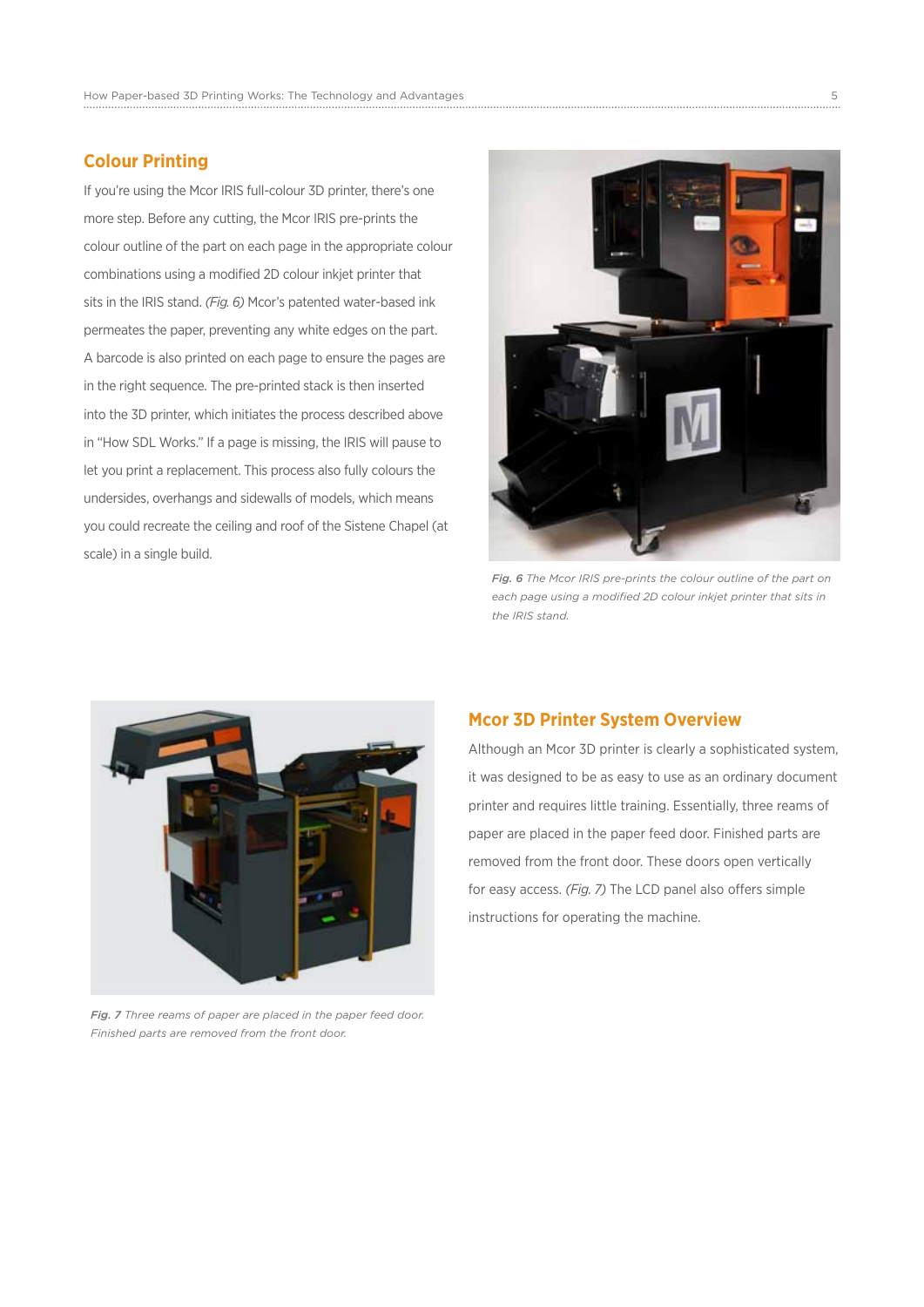# Technology Designed to Deliver Accessible 3D Printing

*This remarkably simple process results from careful technology decisions focused on making 3D printing more accessible, including cost, ease of use, safety and eco-friendliness.*

#### **Cost**

In order to be fully accessible, 3D printing must be affordable to use on an ongoing basis. Mcor's decision to use ordinary sheets of business A4 and letter paper as the build material was a careful, yet easy, decision. Paper offers a tremendous affordability advantage over other materials. Paper is a ubiquitous, stably-priced commodity, and Mcor printers can consume previously used paper. Whether you choose new or used paper, Mcor part costs are the lowest in the industry – approximately 5 percent of other technologies' costs. The total cost of Mcor IRIS ownership over five years is one-fifth that of competing technologies. A selection of Mcor parts and their production costs can be found on the following page.

These claims are bold, but here's why they're true. Other 3D printers lock you into proprietary technologies and make large profits on the consumable build materials, adhesives

and infiltrants. So the more models you make, the higher your cost of ownership. Mcor 3D printers use paper that can be purchased from any office supply store and water-based adhesive; infiltrants are entirely optional.

Moreover, many of Mcor's pricing options include unlimited consumables to encourage access to the technology. The more models you make, the lower your per-part cost. Specific cost differentials depend on the technology you're comparing against Mcor, ranging from do-it-yourself kit devices to the most expensive technology.

Despite using low-tech paper as the build material, Mcor 3D printed models are strictly professional class. They are cut to a precision of 0.00047in (0.012mm) and a dimensional accuracy of 0.004in (0.1mm), and they are incredibly tough and durable. *(Fig. 8)*



*Fig. 8 Mcor models are cut to a precision of 0.00047in (0.012mm) and a dimensional accuracy of 0.004in (0.1mm).*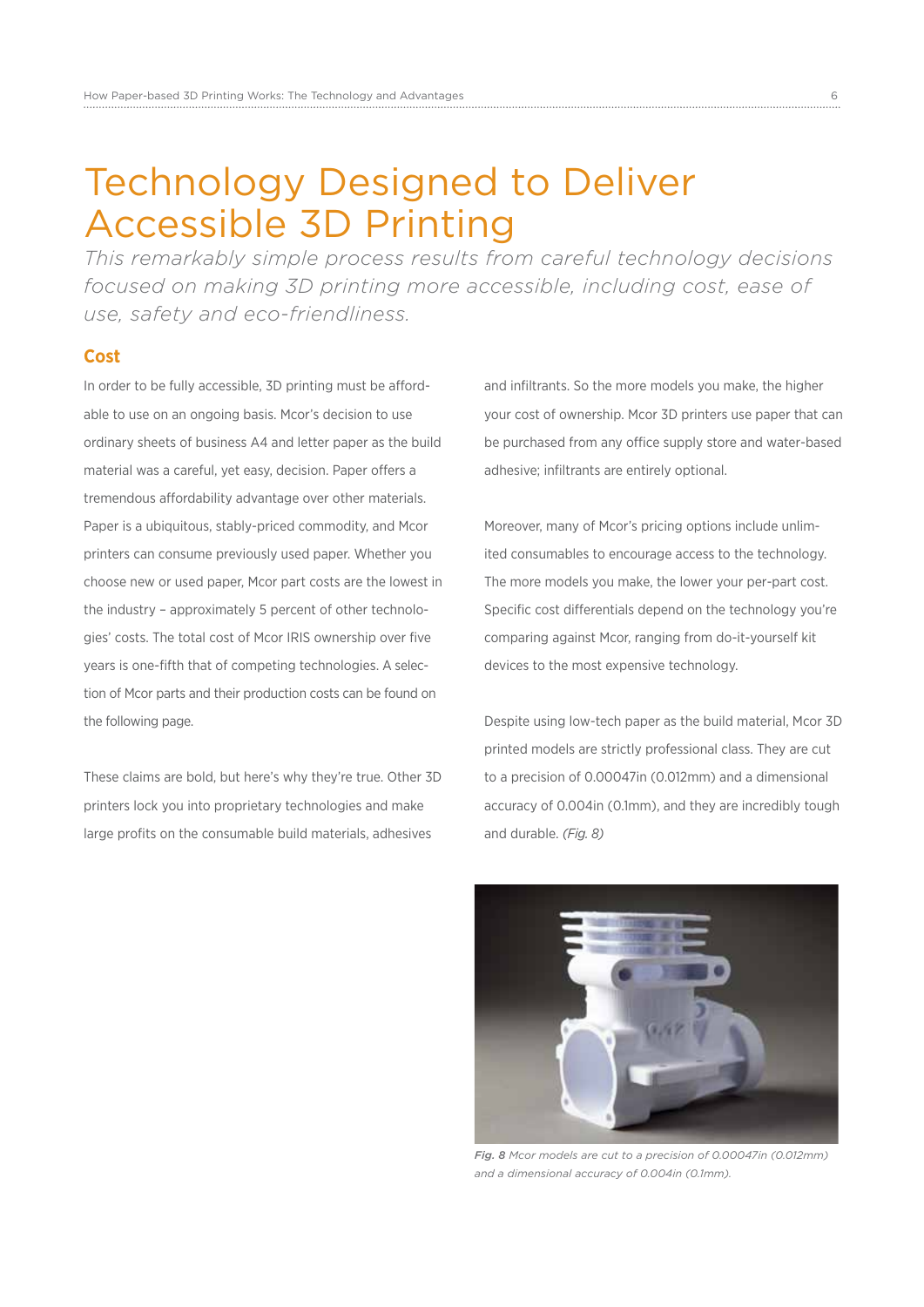

**Architecture** 47.1in<sup>3</sup> (773cm<sup>3</sup>) \$3.18 (€ 2.45)



**Entertainment** 8.9in<sup>3</sup> (146cm<sup>3</sup>)  $$1.07$  ( $$0.83$ )



**Casting** 11.4in<sup>3</sup> (187cm<sup>3</sup>) \$1.17 (€ 0.90)



**GIS** 18.4in<sup>3</sup> (302cm<sup>3</sup>) \$14.27 (€ 10.98)



**Medical** 6.6in<sup>3</sup> (108cm<sup>3</sup>) \$1.12 (€ 0.86)



**Archaeology** 18.6in<sup>3</sup> (304cm<sup>3</sup>) \$13.06 (€ 10.05)



**MCAD**  $34.4$ in<sup>3</sup> (564cm<sup>3</sup>) \$4.07 (€ 3.13)



**Consumer** 5.7in<sup>3</sup> (93cm<sup>3</sup>) \$2.81 (€ 2.16)



**Art and Culture** 20.4in<sup>3</sup> (334cm<sup>3</sup>) \$2.29 (€ 1.77)



**Education** 11.4in<sup>3</sup> (187cm<sup>3</sup>) \$10.50 (€ 8.08)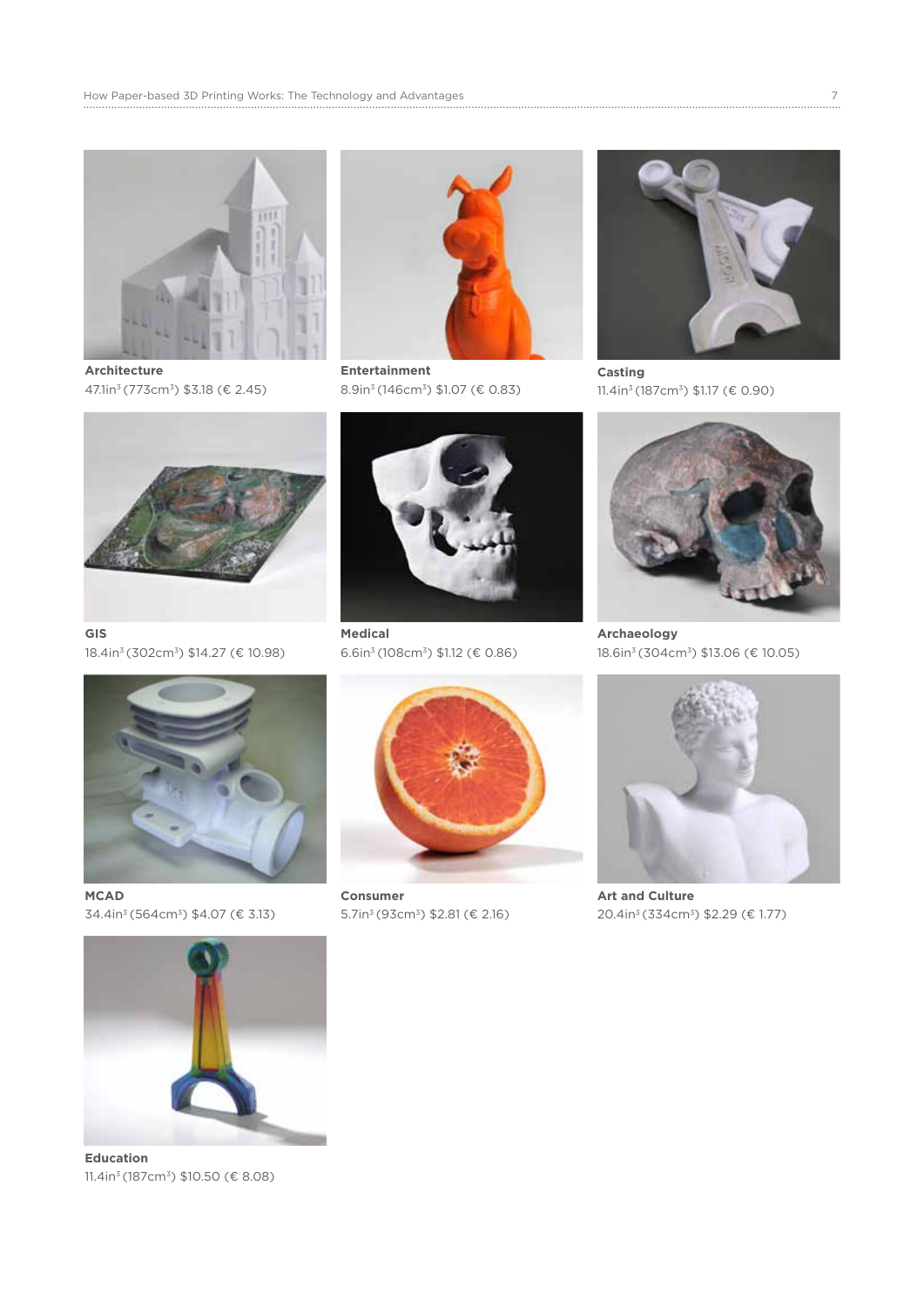#### **Green, Safe and Easy to Use**

Another aspect of accessibility is the ability to use your 3D printer in non-industrial settings such as schools, medical labs and professional design offices. That means no toxic chemicals, fumes, or dust and no dangerous heat or light.

Accordingly, Mcor's liquid materials – the adhesive and ink – are water-based and non-toxic. Mcor models require no infiltrants. Other technologies produce models of petroleum-based plastic, which is difficult to recycle, or require cyanoacrylate (e.g., Super Glue and Krazy Glue) infiltrants to prevent the models from crumbling. Other models also require chemicals to remove support materials.

In addition to being safe, the Mcor process is green: when you're finished using the model, it can go directly into the paper recycling bin.

#### **Colour**

Colour 3D printing enables infinitely more possibilities – new applications that simply aren't possible with monochrome 3D printers.

While most "colour" 3D printers print only a handful of colours – one at a time in solid patches – the Mcor IRIS delivers True Colour, printing in more than one million colours simultaneously (CMYK, including black) from a palette more than twice the size of its nearest competitor.

Mcor takes its unique 5760 x 1440 x 508 dpi colour capability a major step further by rendering – on all surfaces of the part – colour as rich, vibrant and complex as it appears on a computer screen. Mcor colours are bolder and truer because the build material is paper, the intended medium for coloured ink. Mcor colour is consistent from computer screen to part and from part to part.

Mcor's high-fidelity colour and photorealistic resolution are critical for organisations that require lifelike models, colour coding, part labeling or other attributes that a monochrome 3D printer can't deliver. *(Fig. 9)* With the IRIS, what you see on your screen is what you ultimately hold in your hand, and that's limited only by your imagination.

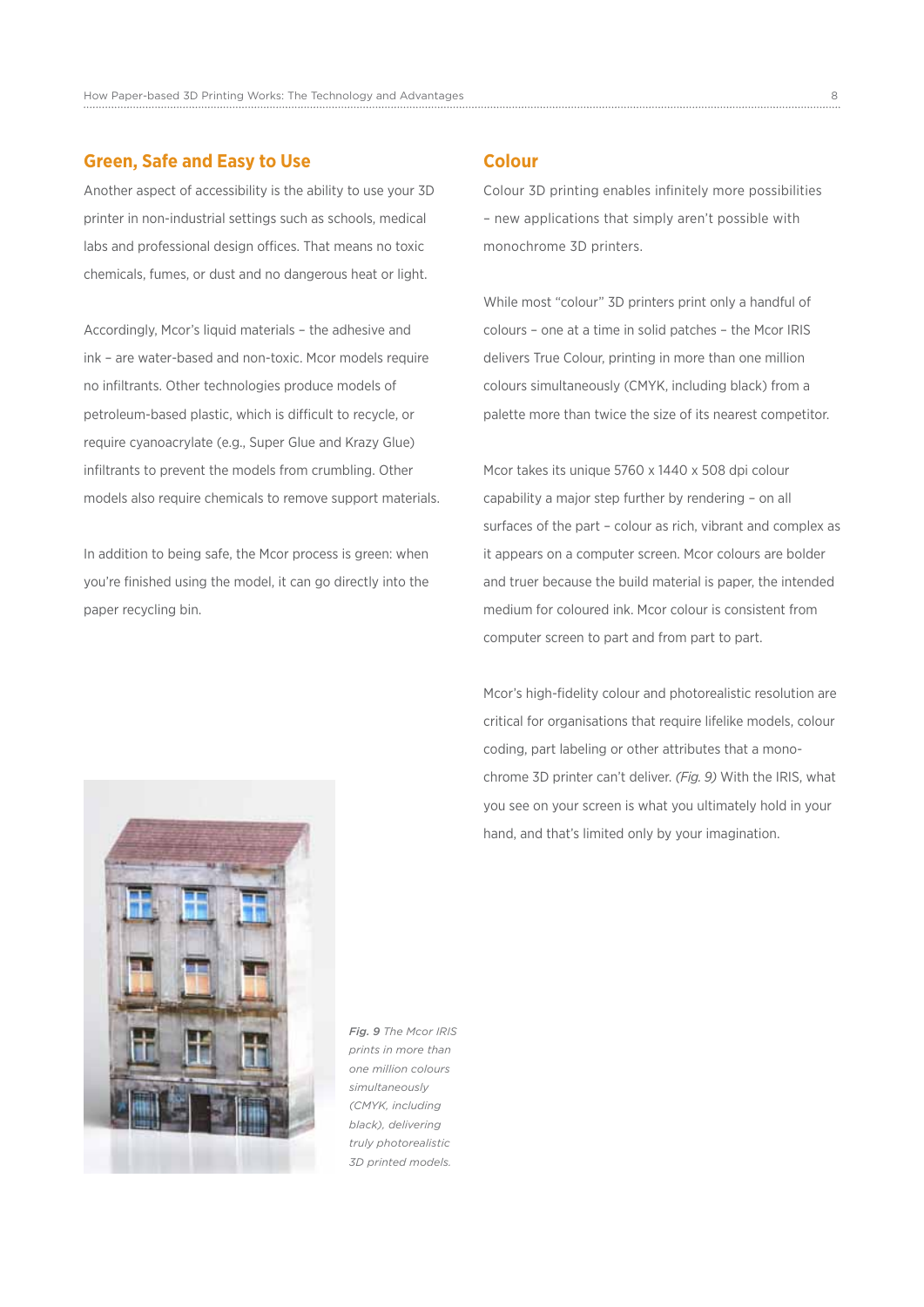## Applications

*The lost-cost, eco-friendly and full-colour capabilities of Mcor's paper-based 3D printers make them ideally suited for a wide variety of 3D printing and rapid prototyping applications.*

#### **Manufacturing**

For manufacturers who need to develop better products faster, Mcor concept prototypes help designers quickly and thoroughly refine new designs. Concept models also ferret out potential manufacturing issues before they get expensive. SDL is also ideal for investment and sand casting, FEA studies, living hinges, packaging development and more.

#### **Education**

For educators, who want to safely and affordably improve learning in engineering, architecture, the arts and more, Mcor makes 3D printing accessible at an affordable cost.

#### **Architecture**

For architects who need to collaborate closely with teams and clients, 3D printed pure white massing or fullcolour design models are more accurate than handmade alternatives, and easier, faster and more affordable to create. As with product designers, architects can make more refinements in a shorter period of time, resulting in better creations.

#### **Medical**

For surgeons, dentists and other healthcare professionals, lifelike anatomical 3D models help deliver better outcomes by improving preparation for procedures and fabrication of medical appliances for the individual patient.

#### **Geospatial**

For rescue teams, law enforcement, developers and the military, detailed, colourful 3D maps make achieving objectives quicker and easier than with traditional paper maps.

#### **Entertainment**

For the entertainment industry, full-colour 3D printing is a way to bring characters, settings and adventures into the third dimension for maximum impact.

#### **Marketing**

For salespeople and marketers who want to show customers and prospects new products before they hit the market, realistic 3D printed prototypes are far more powerful than brochures. There's more understanding and more impact, when customers can hold a new product in their hands.

#### **Service Bureaus**

For service bureaus that use 3D printing to make unique toys, jewelry, collectibles and other gifts and household products, in colour and at a price point consumers will accept.

#### **Archaeology**

For preservationists, 3D printing offers a wide range of benefits for replicating, repairing and restoring priceless, one-of-a-kind artifacts.

*These are just a few of the applications for professional-grade 3D printing, which, thanks to the vision of the MacCormacks, is becoming truly accessible to most everyone who can benefit from the capability.*